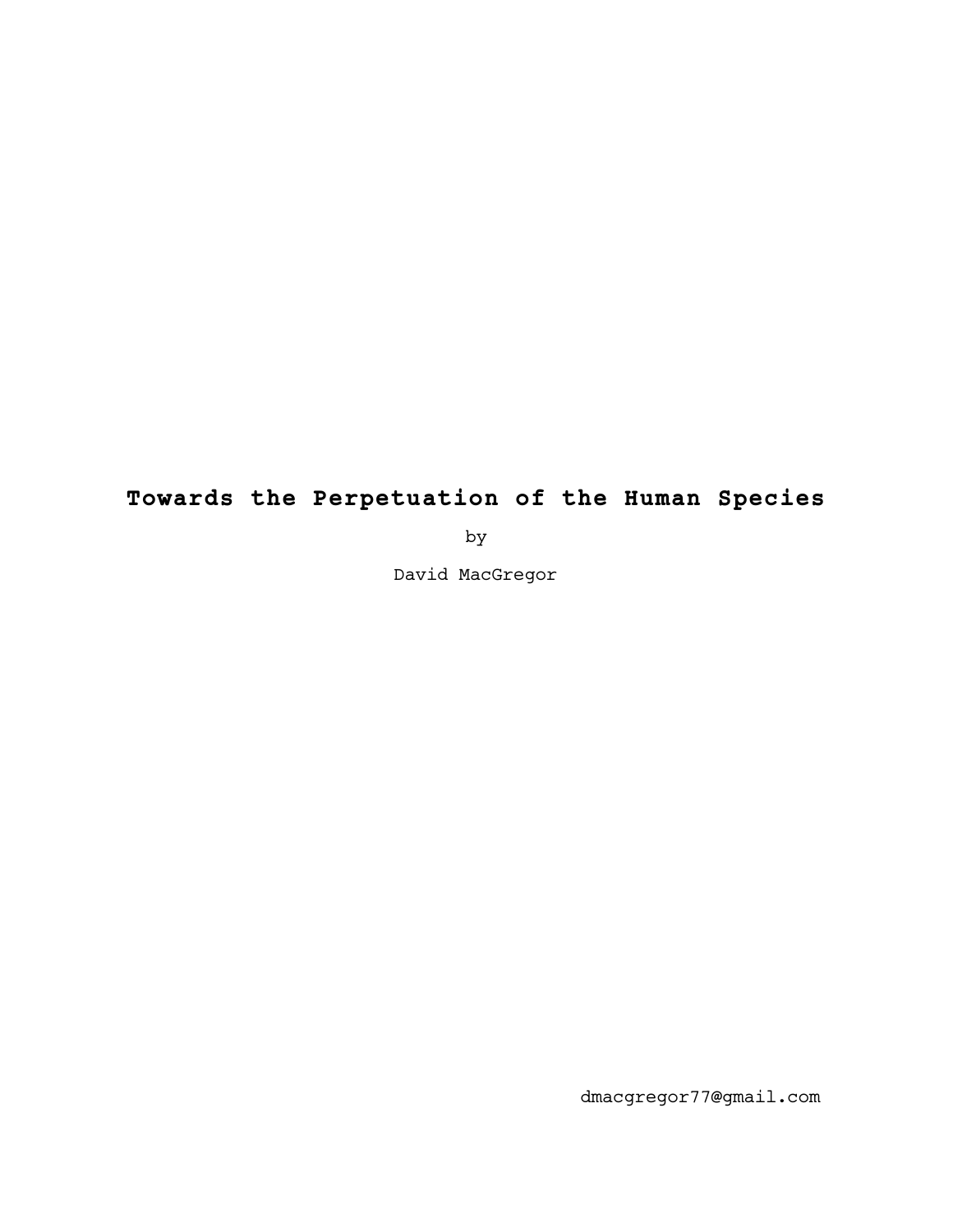## Setting

A bar.

## Time

Now.

# Cast

 KAREN - A woman in her 20s-30s. JEREMY - A man in his 20s-30s.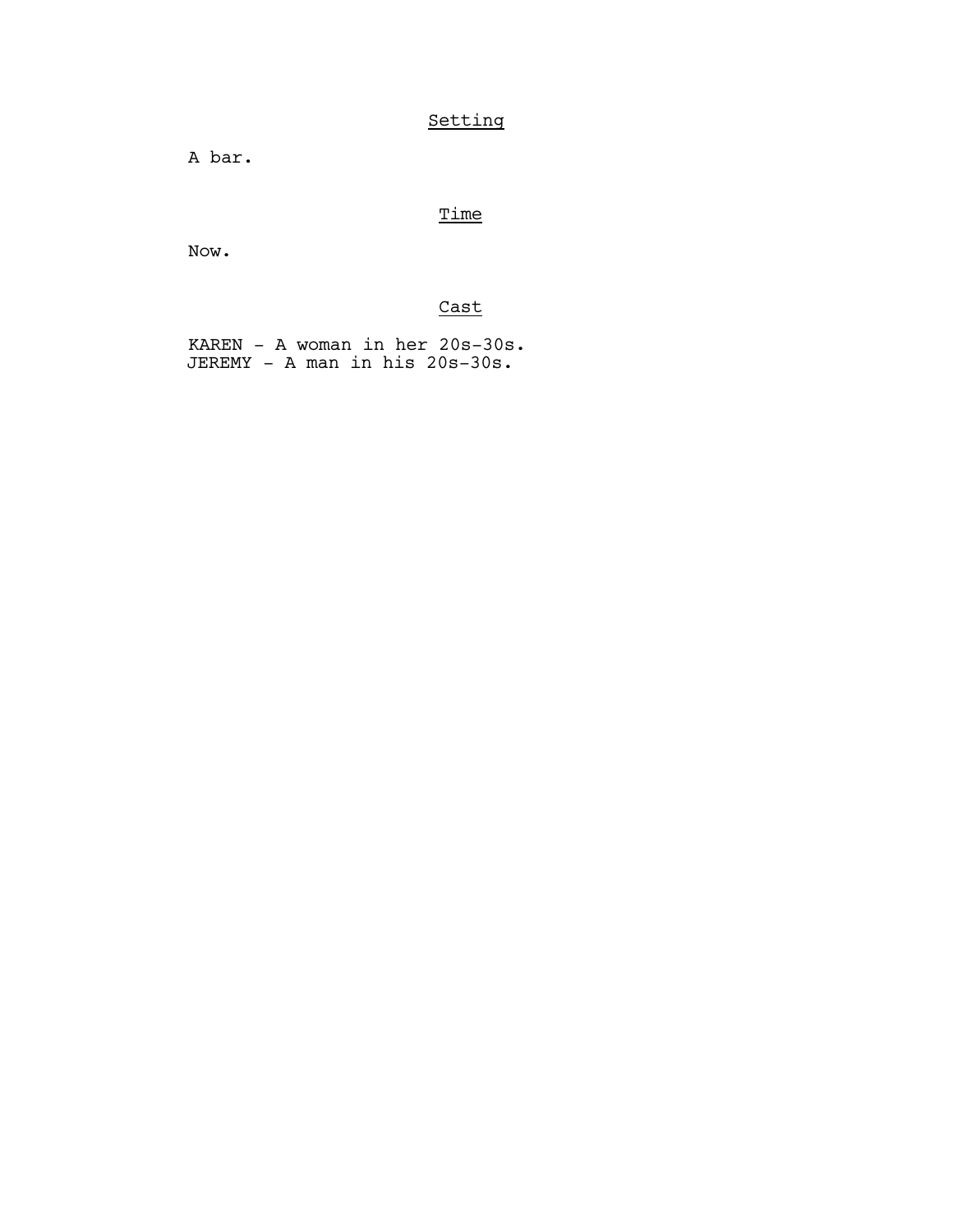(KAREN sits alone at a small table nursing a drink that she stirs occasionally as she gazes about the room. JEREMY approaches, a tall drink in his hand.)

JEREMY

Hi.

KAREN

Hi.

JEREMY Do you mind if I join you?

KAREN

No, not at all...please.

(KAREN indicates the other chair and JEREMY sits down.)

JEREMY

I'm Jeremy.

KAREN

Karen.

JEREMY So, what brings you here this evening?

KAREN

You know, I was just wondering that myself. Do you want me to be completely honest?

#### JEREMY

Sure.

#### KAREN

Well, I suppose in a general sense I'm here out of a basic need for human contact. More specifically, there's the appeal of having strange men approach me and ask to join me, and who knows where that might end up? Perhaps my one and only true soul mate is here tonight--the man with whom I can be happy for the rest of my life, the man who will father my children, share my dreams, and adore me with a deep and abiding passion that will only grow over time.

JEREMY

Huh.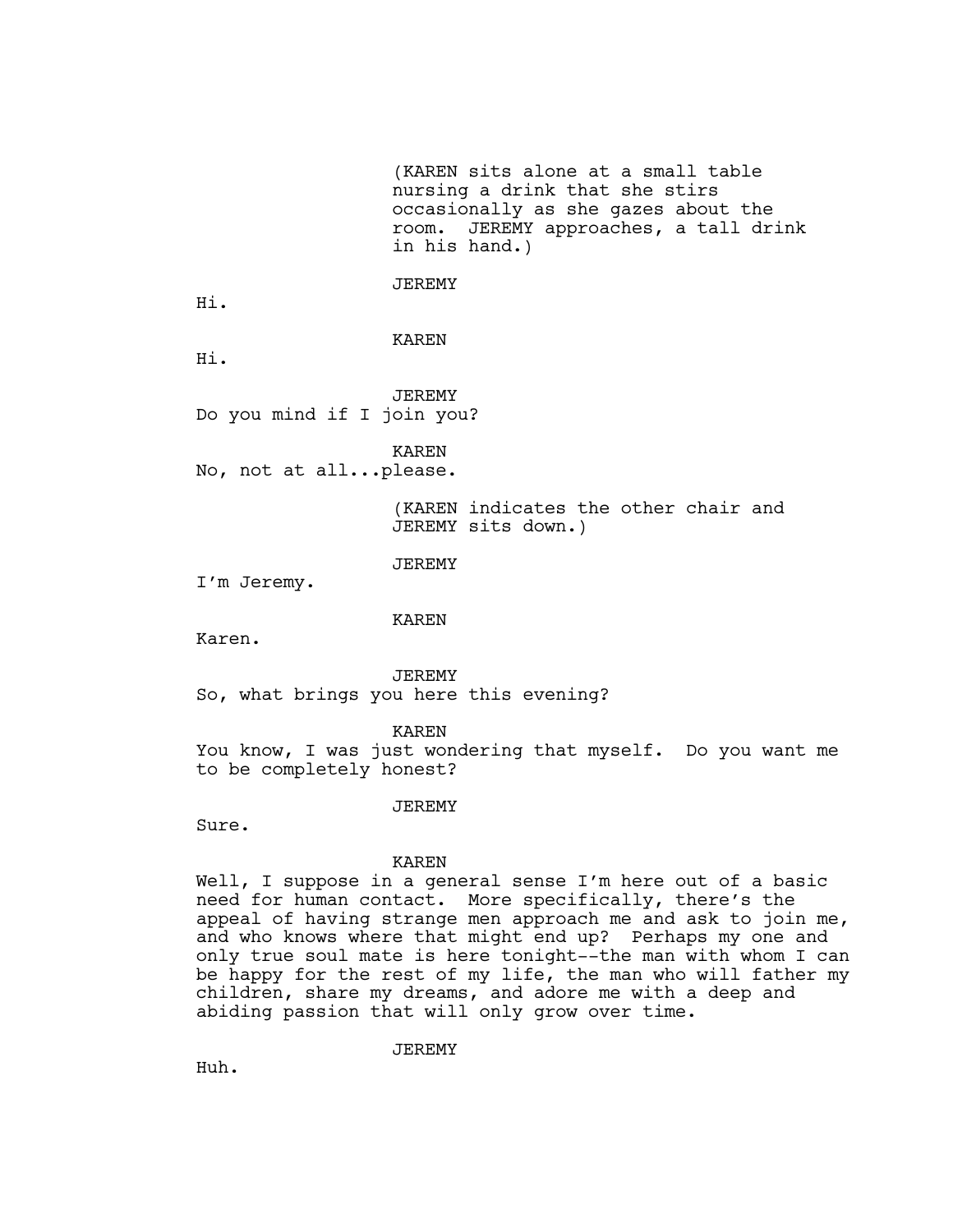#### KAREN

Not that I expect that to happen, of course. On the contrary, I'll settle for some mild flirtation to boost my self-esteem and maybe a couple of free drinks before I remark that it's getting late and gracefully disengage myself from a man that I have no intention of ever seeing again.

#### JEREMY

Well, that's...that's refreshingly candid.

#### KAREN

So, what made you want to come over and join me?

### JEREMY

Well, let's see...it's been, oh, probably six months or so since I've had any kind of sexual relations with a woman. I happened to notice you from across the bar and your superficial appearance pretty much falls within the range I normally consider acceptable, although, let's face it, the light in here isn't exactly the greatest.

KAREN

True. And the alcohol may be affecting your judgment too.

#### JEREMY

Oh, I don't drink. Never liked the taste. This is just ginger ale. But yeah, you're right. There is something to be said for being in an environment with women whose sense of morals and propriety is somewhat or even severely impaired.

KAREN

Because you don't feel sufficiently confident in your appearance, intelligence, or social skills to attract a woman otherwise?

#### JEREMY

Absolutely.

(They both concentrate on their drinks for a moment.)

So, if you don't mind my asking, in terms of moving towards a physically intimate liaison in the near future, what kind of behavioral patterns or conversational topics should I pursue?

KAREN

Well...

JEREMY There's always dancing.

KAREN

Do you like dancing?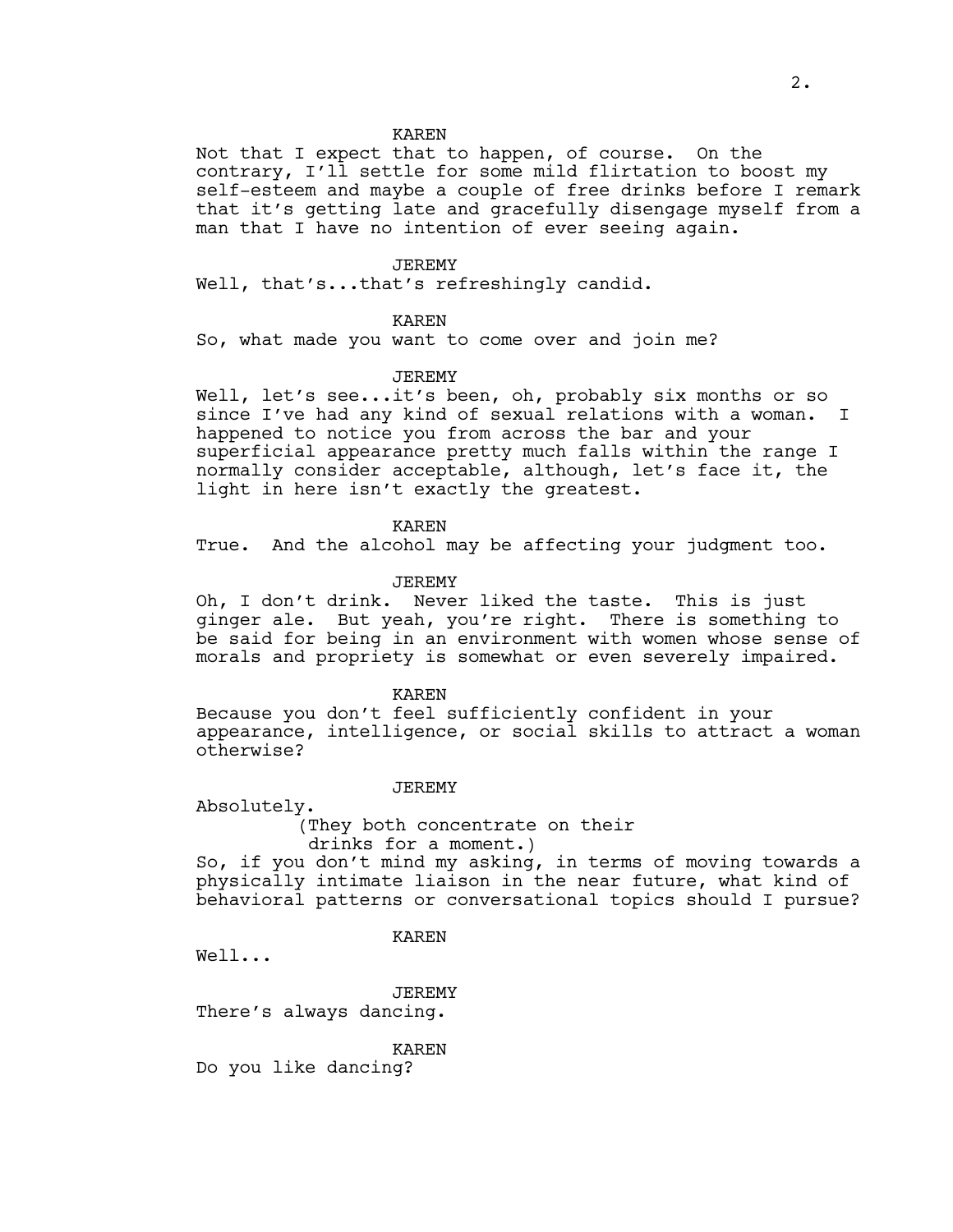JEREMY

No. But like most men I'm willing to endure it as a prelude to sex.

KAREN

I'm sorry, I've never been much on dancing either. It seems like too much of a prelude to sex.

JEREMY

Oh...so you don't like sex?

KAREN

It's all right...I mean, it has its moments. But give me ten years and a couple of kids and I'm going to be way more interested in cheesecake and back rubs.

**JEREMY** Yeah...yeah, I've heard about that.

KAREN Would that be a problem?

JEREMY

Oh no...no. If you're more into cheesecake and back rubs, you're more into cheesecake and back rubs. It's not really that big a deal. I could always look for some other sexual outlet, I guess.

KAREN

What do you mean? Like with a prostitute?

JEREMY

God no! Are you kidding me? Regular women are plenty scary enough.

KAREN

So, you'd wind up in a place like this, with your wedding ring in your pocket, hitting on single women?

JEREMY

No, of course not! You get involved with a single woman, she's always going to want more than you can give. It's just not practical.

KAREN

Then...?

JEREMY

I think I'd probably try to find myself a nice married woman, you know, maybe with a couple of kids...someone who's looking for a little more attention than her husband gives her.

KAREN

And would you do this openly or behind my back?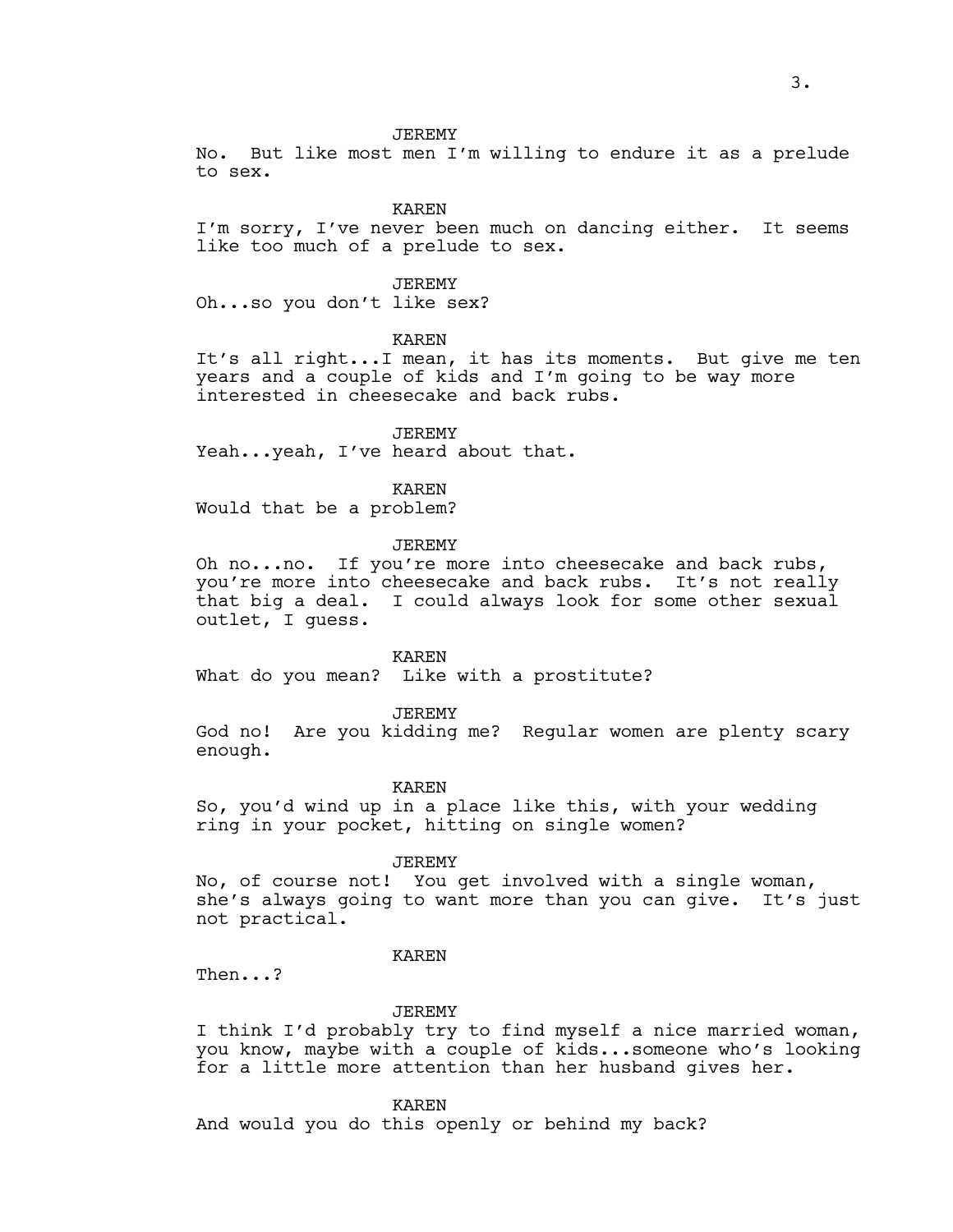JEREMY

Which would you prefer?

KAREN

Well, if I knew about it, I'd feel betrayed and hurt.

JEREMY

Really? Even though my behavior was caused in part by your behavior?

KAREN

I don't think I'd be looking at it that rationally.

JEREMY

I see your point.

KAREN

In fact, to maintain my self-respect, I'd probably insist on a divorce.

JEREMY

Well, wait a second. What about our kids?

KAREN

Mmm, I'm pretty sure that I'd be able to convince myself that whatever made me happy would be best for them too.

JEREMY

Okay then, it's settled. Any extra-marital affairs will be kept totally secret.

KAREN

You think you could do that?

JEREMY

I'd do my best. Of course, it would help a little if you were preoccupied with the kids and maybe--

KAREN

--obsessed with acquiring material possessions?

JEREMY

Exactly! That would be a big help.

KAREN

You know, I just might be able to do that.

**JEREMY** 

You think so?

KAREN Well, same as you, I'd do my best.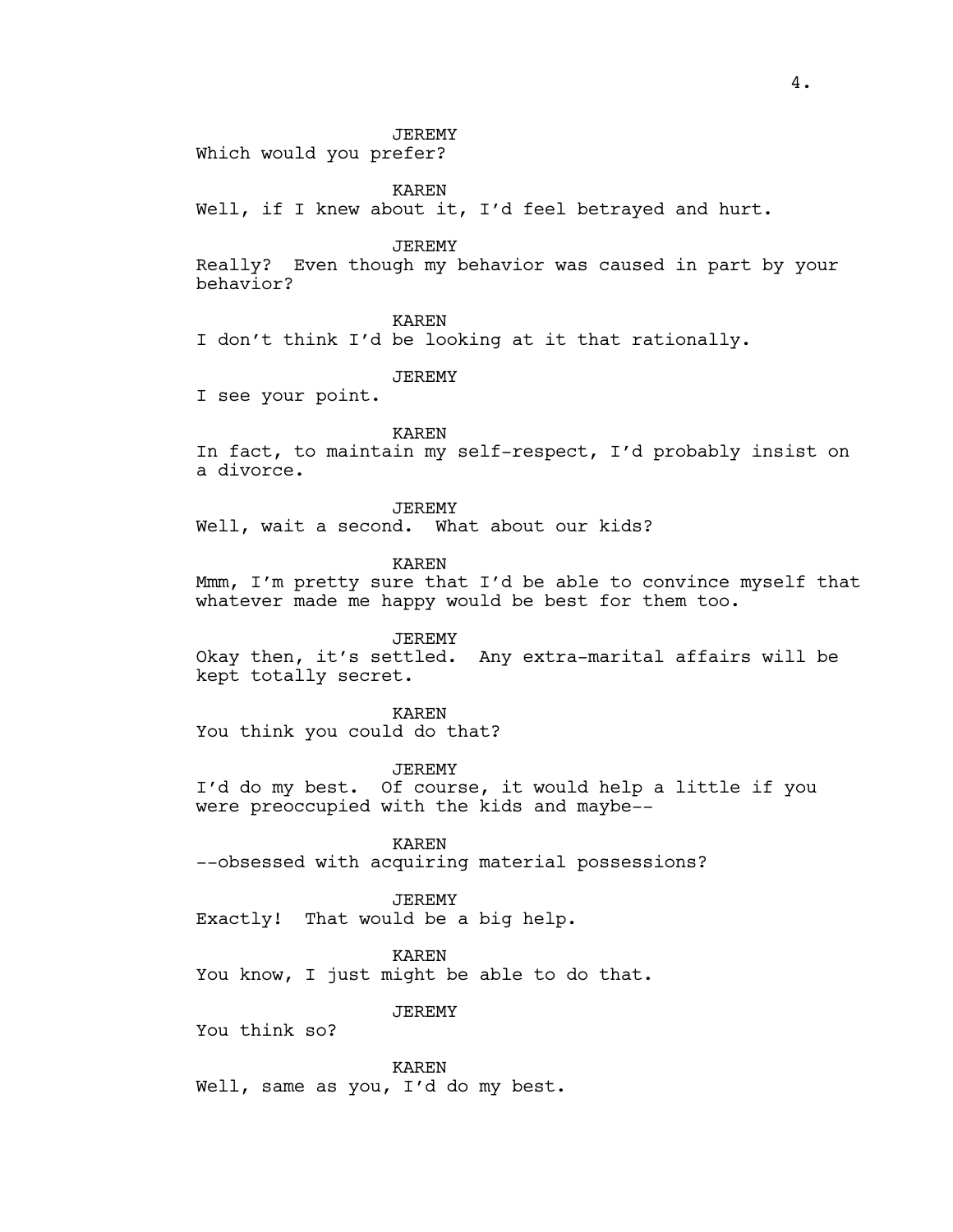JEREMY Because you'd want us to stay together?

KAREN Of course! Wouldn't you?

#### JEREMY

Absolutely!

(They smile at one another, genuinely attracted.)

KAREN

You know, this may sound like a cliché, but I've never met anyone quite like you.

JEREMY Hey, coming right back at you on that one.

KAREN Then maybe...maybe we should go out sometime.

JEREMY No, it's too late for that now.

## KAREN

Too late?

JEREMY We know each other too well.

KAREN

Oh, I see what you mean. True love is unsuspecting.

JEREMY

Clueless, even.

KAREN

It ruins everything if you really know the other person.

JEREMY

The magic is gone.

KAREN And here it's only been five minutes.

JEREMY

It's too bad.

KAREN

It's tragic.

JEREMY

I really wish things could have turned out differently.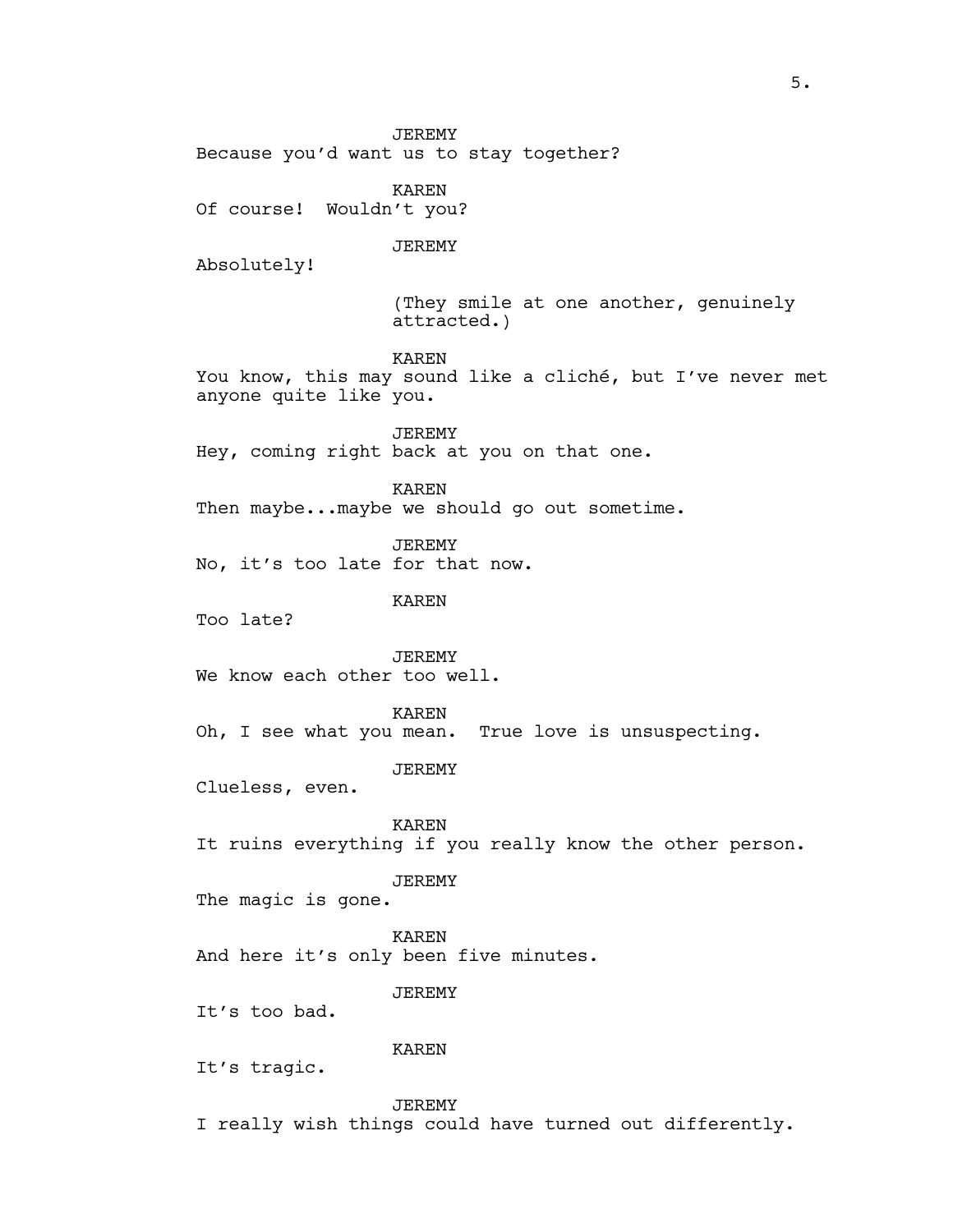#### KAREN

Me too.

JEREMY

Well...

(JEREMY rises to leave, but KAREN grabs his wrist.)

KAREN

Wait! I've got an idea.

(JEREMY retakes his seat.)

What?

KAREN

JEREMY

Okay, I'm going back a few years now, but when I was in college I once drank a fifth of tequila in, like, two hours.

JEREMY

Uh-huh. What happened?

KAREN

I don't know! I passed out! My roommates had to carry me back to the dorm and when I woke up the next morning I couldn't remember anything!

JEREMY

You had a...what do they call it--a blackout!

KAREN

I had a blackout! The whole night was just gone! Pffft! Like it never even happened!

JEREMY

You're saying--

KAREN I'm saying, let's drink ourselves senseless!

JEREMY

So we can go back in time...

KAREN

So we can start anew...

JEREMY

A clean slate...

KAREN

A new day...